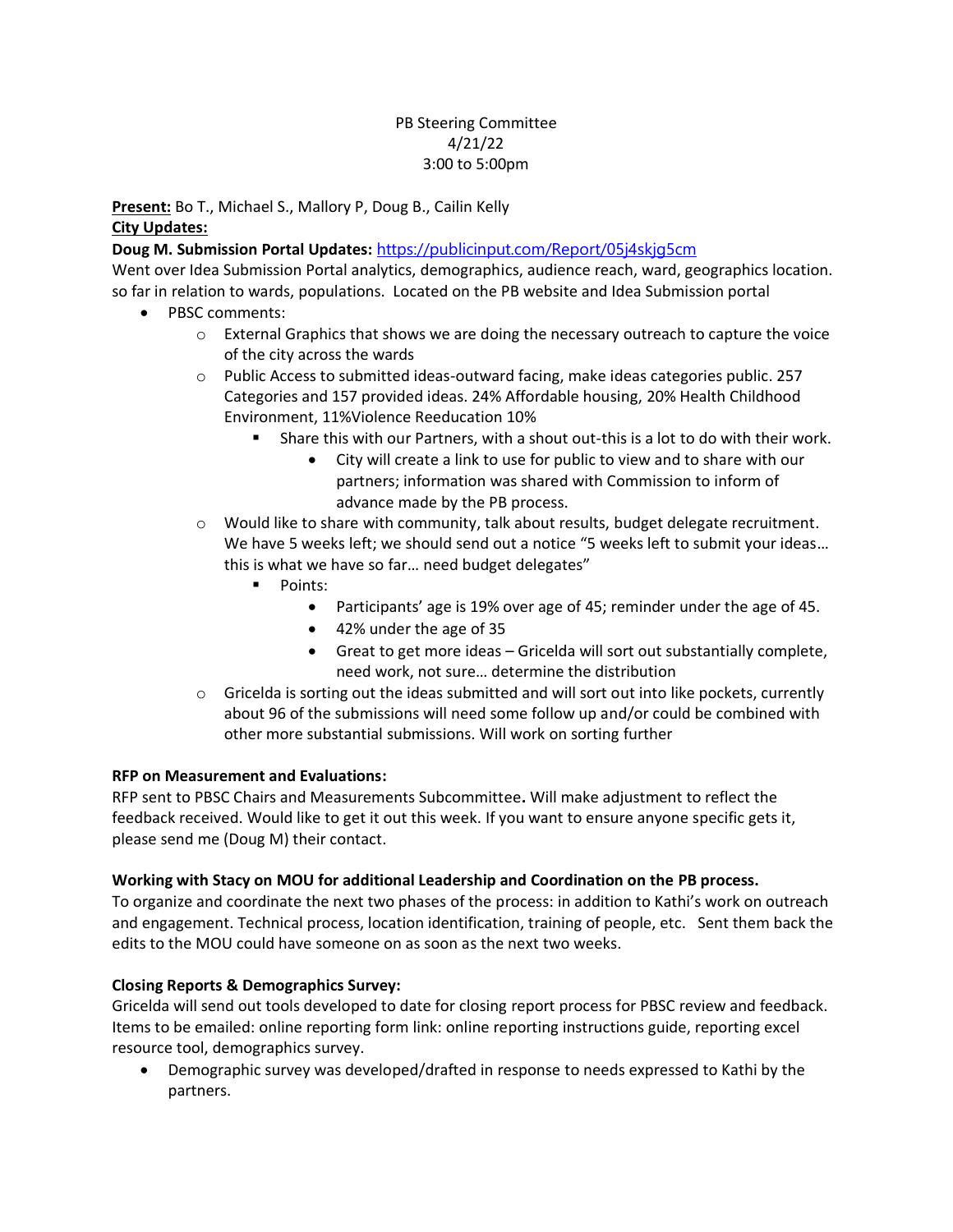• PBSC: No sure how relevant with only one month left, but we have submission data process that will be brought in; on the fence as to use due to how close we are but worth reviewing and providing as a tool to the partners as they do events.